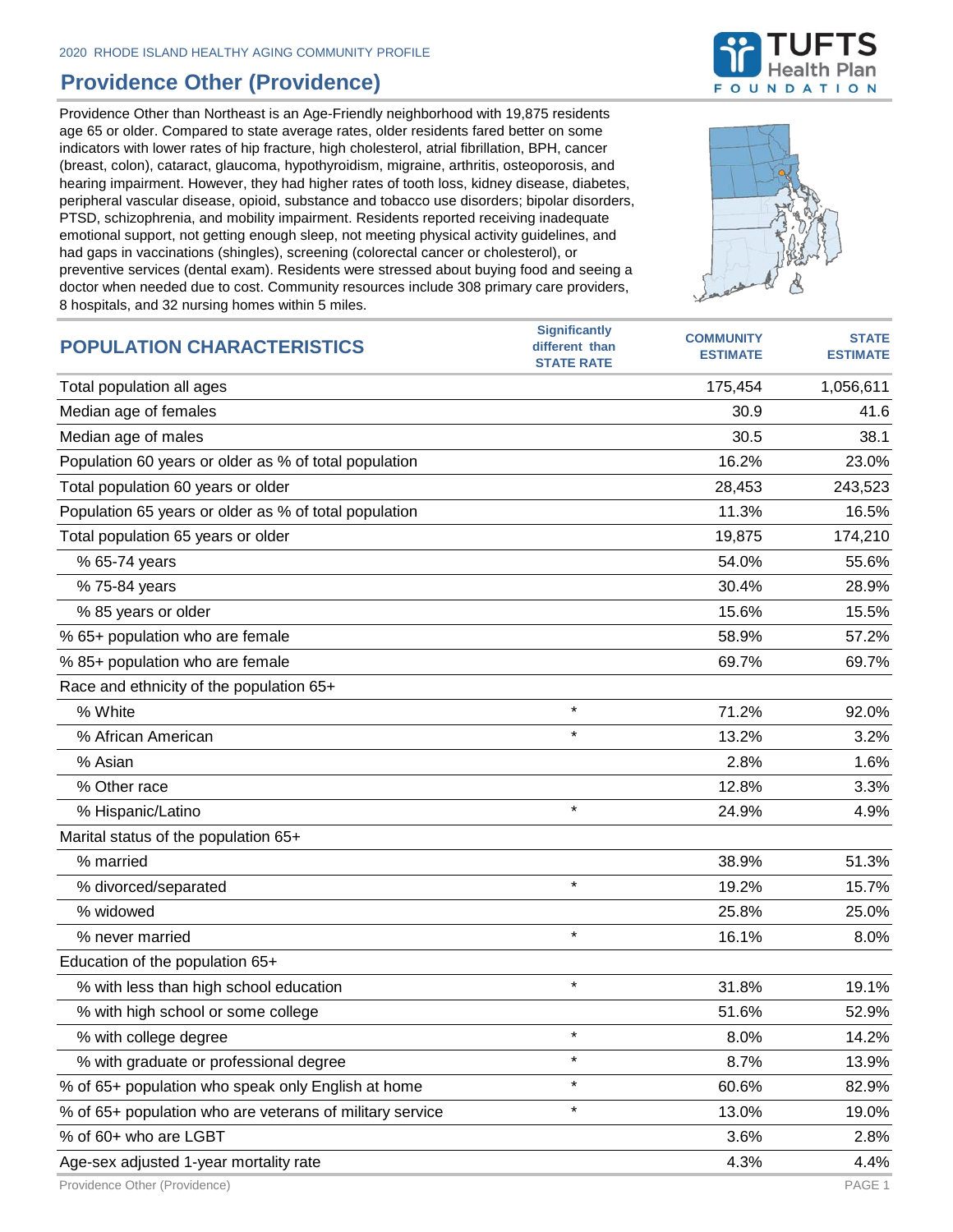| <b>HEALTHY AGING INDICATORS</b>                              | <b>BETTER / WORSE</b><br><b>STATE RATE</b> | <b>COMMUNITY</b><br><b>ESTIMATE</b> | <b>STATE</b><br><b>ESTIMATE</b> |
|--------------------------------------------------------------|--------------------------------------------|-------------------------------------|---------------------------------|
| <b>WELLNESS</b>                                              |                                            |                                     |                                 |
| % 60+ getting the recommended hours of sleep                 | W                                          | 49.5%                               | 63.0%                           |
| % 60+ doing any physical activity within last month          |                                            | 65.6%                               | 71.0%                           |
| % 60+ met CDC guidelines for muscle-strengthening activity   | W                                          | 19.1%                               | 25.0%                           |
| % 60+ met CDC guidelines for aerobic physical activity       | W                                          | 43.6%                               | 54.3%                           |
| % 60+ with fair or poor health status                        | W                                          | 39.6%                               | 19.5%                           |
| % 60+ with 15+ physically unhealthy days in last month       | W                                          | 21.6%                               | 14.5%                           |
| <b>FALLS</b>                                                 |                                            |                                     |                                 |
| % 60+ who fell within last year                              |                                            | 25.4%                               | 26.3%                           |
| % 60+ who were injured in a fall within last year            |                                            | 11.8%                               | 10.3%                           |
| % 65+ had hip fracture                                       | B                                          | 2.8%                                | 3.4%                            |
| <b>PREVENTION</b>                                            |                                            |                                     |                                 |
| % 60+ with physical exam/check-up in last year               |                                            | 91.4%                               | 93.0%                           |
| % 60+ flu shot in last year                                  |                                            | 59.5%                               | 60.6%                           |
| % 60+ with pneumonia vaccine                                 |                                            | 61.6%                               | 67.7%                           |
| % 60+ with shingles vaccine                                  | W                                          | 26.1%                               | 35.3%                           |
| % 60+ women with a mammogram within last 2 years             |                                            | 76.4%                               | 82.0%                           |
| % 60+ with colorectal cancer screening                       | W                                          | 69.0%                               | 77.8%                           |
| % 60+ with HIV test                                          | $\star$                                    | 28.8%                               | 15.8%                           |
| % 60+ met CDC preventive health screening goals              | W                                          | 26.9%                               | 39.2%                           |
| <b>NUTRITION &amp; DIET</b>                                  |                                            |                                     |                                 |
| % 60+ with 5 or more servings of fruit or vegetables per day |                                            | 16.2%                               | 18.1%                           |
| % 65+ with poor supermarket access                           |                                            | 1.3%                                | 23.6%                           |
| % 60+ stressed about buying food in last month               | W                                          | 26.7%                               | 13.2%                           |
| % 60+ self-reported obese                                    |                                            | 32.4%                               | 26.8%                           |
| % 65+ clinically diagnosed obesity                           |                                            | 30.6%                               | 29.3%                           |
| % 65+ with high cholesterol                                  | B                                          | 74.5%                               | 79.1%                           |
| % 60+ with cholesterol screening                             | W                                          | 93.3%                               | 96.9%                           |
| <b>ORAL HEALTH</b>                                           |                                            |                                     |                                 |
| % 60+ with dental insurance                                  |                                            | 53.4%                               | 56.3%                           |
| % 60+ with annual dental exam                                | W                                          | 61.8%                               | 75.9%                           |
| # of dentists per 100,000 persons (all ages)                 |                                            | 68.0                                | 64.7                            |
| % 60+ with loss of 6 or more teeth                           | W                                          | 44.7%                               | 29.6%                           |
| <b>CHRONIC DISEASE</b>                                       |                                            |                                     |                                 |
| % 65+ with Alzheimer's disease or related dementias          |                                            | 14.0%                               | 13.1%                           |
| % 65+ with anemia                                            |                                            | 49.1%                               | 50.0%                           |
| % 65+ with asthma                                            |                                            | 15.1%                               | 14.9%                           |
| % 65+ with atrial fibrillation                               | B                                          | 11.5%                               | 15.0%                           |
| % 65+ with autism spectrum disorder                          |                                            | N/A                                 | 0.04%                           |
| % 65+ with benign prostatic hyperplasia (men)                | B                                          | 37.8%                               | 42.2%                           |
| % 65+ with breast cancer (women)                             | B                                          | 8.8%                                | 11.1%                           |
| % 65+ with cataract                                          | $\mathsf B$                                | 58.2%                               | 67.5%                           |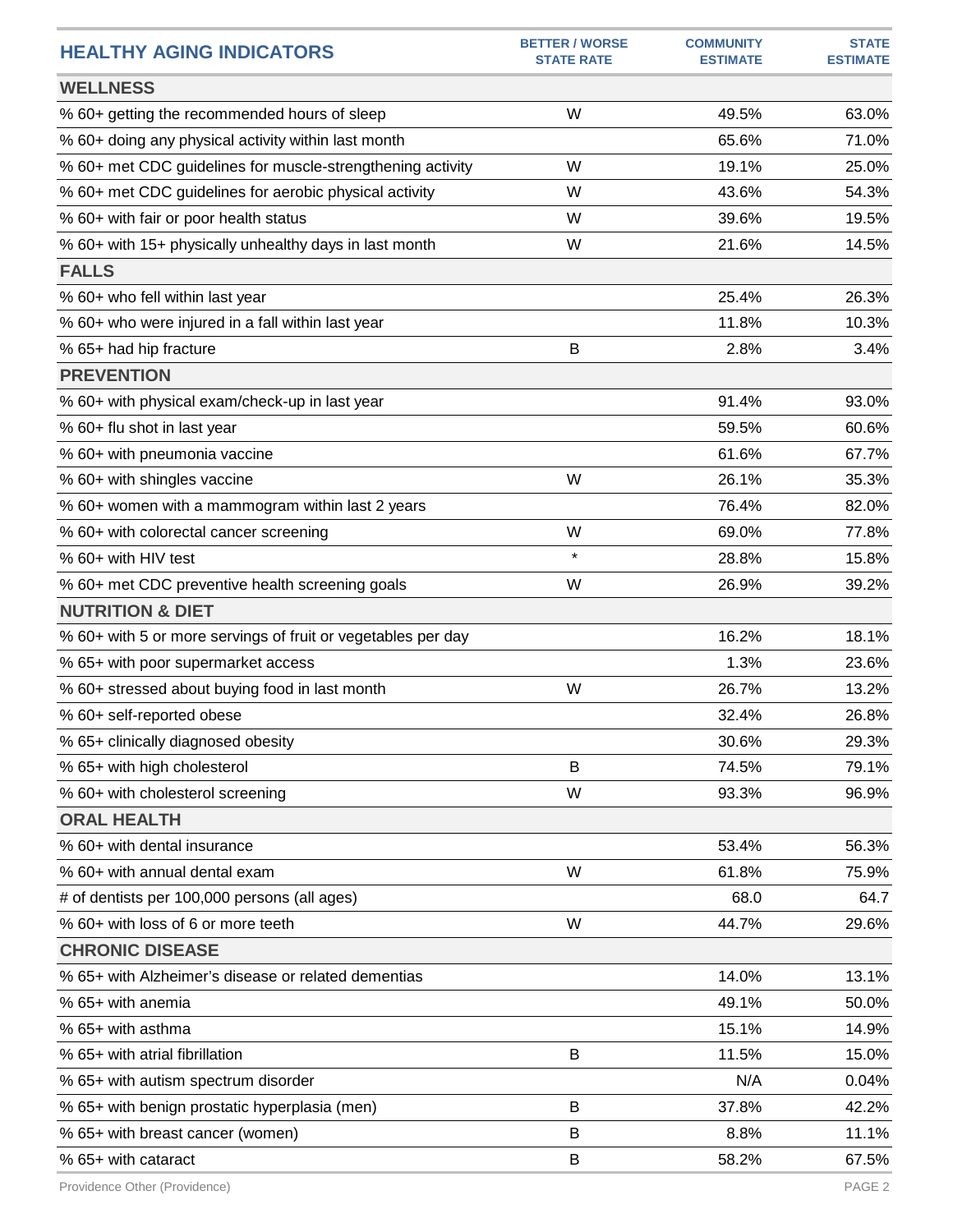| <b>HEALTHY AGING INDICATORS</b>                         | <b>BETTER / WORSE</b><br><b>STATE RATE</b> | <b>COMMUNITY</b><br><b>ESTIMATE</b> | <b>STATE</b><br><b>ESTIMATE</b> |
|---------------------------------------------------------|--------------------------------------------|-------------------------------------|---------------------------------|
| % 65+ with chronic kidney disease                       | W                                          | 36.0%                               | 30.7%                           |
| % 65+ with chronic obstructive pulmonary disease        |                                            | 22.5%                               | 22.9%                           |
| % 65+ with colon cancer                                 | B                                          | 2.0%                                | 2.7%                            |
| % 65+ with congestive heart failure                     |                                            | 23.2%                               | 21.6%                           |
| % 65+ with diabetes                                     | W                                          | 42.8%                               | 34.7%                           |
| % 65+ with endometrial cancer (women)                   |                                            | 1.6%                                | 1.9%                            |
| % 65+ with epilepsy                                     |                                            | 3.4%                                | 2.9%                            |
| % 65+ with fibromyalgia, chronic pain and fatigue       |                                            | 24.1%                               | 25.4%                           |
| % 65+ with glaucoma                                     | B                                          | 24.3%                               | 27.0%                           |
| % 65+ ever had a heart attack                           |                                            | 6.4%                                | 5.8%                            |
| % 65+ with HIV/AIDS                                     | $\star$                                    | 0.57%                               | 0.12%                           |
| % 65+ with hypertension                                 |                                            | 78.2%                               | 78.0%                           |
| % 65+ with hypothyroidism                               | B                                          | 18.6%                               | 22.4%                           |
| % 65+ with ischemic heart disease                       |                                            | 41.4%                               | 41.8%                           |
| % 65+ with leukemias and lymphomas                      |                                            | 2.3%                                | 2.7%                            |
| % 65+ with liver disease                                |                                            | 10.7%                               | 9.9%                            |
| % 65+ with lung cancer                                  |                                            | 2.4%                                | 2.1%                            |
| % 65+ with migraine and other chronic headache          | B                                          | 5.0%                                | 6.1%                            |
| % 65+ with osteoarthritis or rheumatoid arthritis       | B                                          | 49.7%                               | 56.2%                           |
| % 65+ with osteoporosis                                 | B                                          | 18.1%                               | 19.6%                           |
| % 65+ with peripheral vascular disease                  | W                                          | 28.0%                               | 25.6%                           |
| % 65+ with pressure ulcer or chronic ulcer              |                                            | 7.9%                                | 8.1%                            |
| % 65+ with prostate cancer (men)                        |                                            | 11.8%                               | 13.4%                           |
| % 65+ with stroke                                       |                                            | 11.2%                               | 11.9%                           |
| % 65+ with traumatic brain injury                       |                                            | 0.8%                                | 1.0%                            |
| % 65+ with 4+ (out of 15) chronic conditions            |                                            | 63.2%                               | 63.8%                           |
| % 65+ with 0 chronic conditions                         | B                                          | 9.9%                                | 7.0%                            |
| <b>BEHAVIORAL HEALTH</b>                                |                                            |                                     |                                 |
| # opioid deaths (all ages)                              |                                            | (99)                                | 1,654                           |
| % 65+ with opioid use disorder                          | W                                          | 2.6%                                | 1.9%                            |
| % 65+ with substance use disorder                       | W                                          | 8.8%                                | 7.0%                            |
| % 60+ who used marijuana in last month                  |                                            | N/A                                 | 3.4%                            |
| % 60+ excessive drinking                                |                                            | 8.8%                                | 9.3%                            |
| % 65+ with tobacco use disorder                         | W                                          | 14.2%                               | 10.8%                           |
| % 60+ current smokers                                   |                                            | 10.2%                               | 8.7%                            |
| % 60+ ever used E-Cigarettes in last month              |                                            | 5.6%                                | 5.8%                            |
| <b>MENTAL HEALTH</b>                                    |                                            |                                     |                                 |
| % 60+ who reported receiving adequate emotional support | W                                          | 65.2%                               | 79.7%                           |
| % 60+ who reported being satisfied with life            |                                            | 93.8%                               | 95.3%                           |
| % 60+ with 15+ days poor mental health in last month    |                                            | 10.9%                               | 7.4%                            |
| % 65+ with depression                                   |                                            | 34.5%                               | 32.9%                           |
| % 65+ with anxiety disorder                             |                                            | 28.6%                               | 29.8%                           |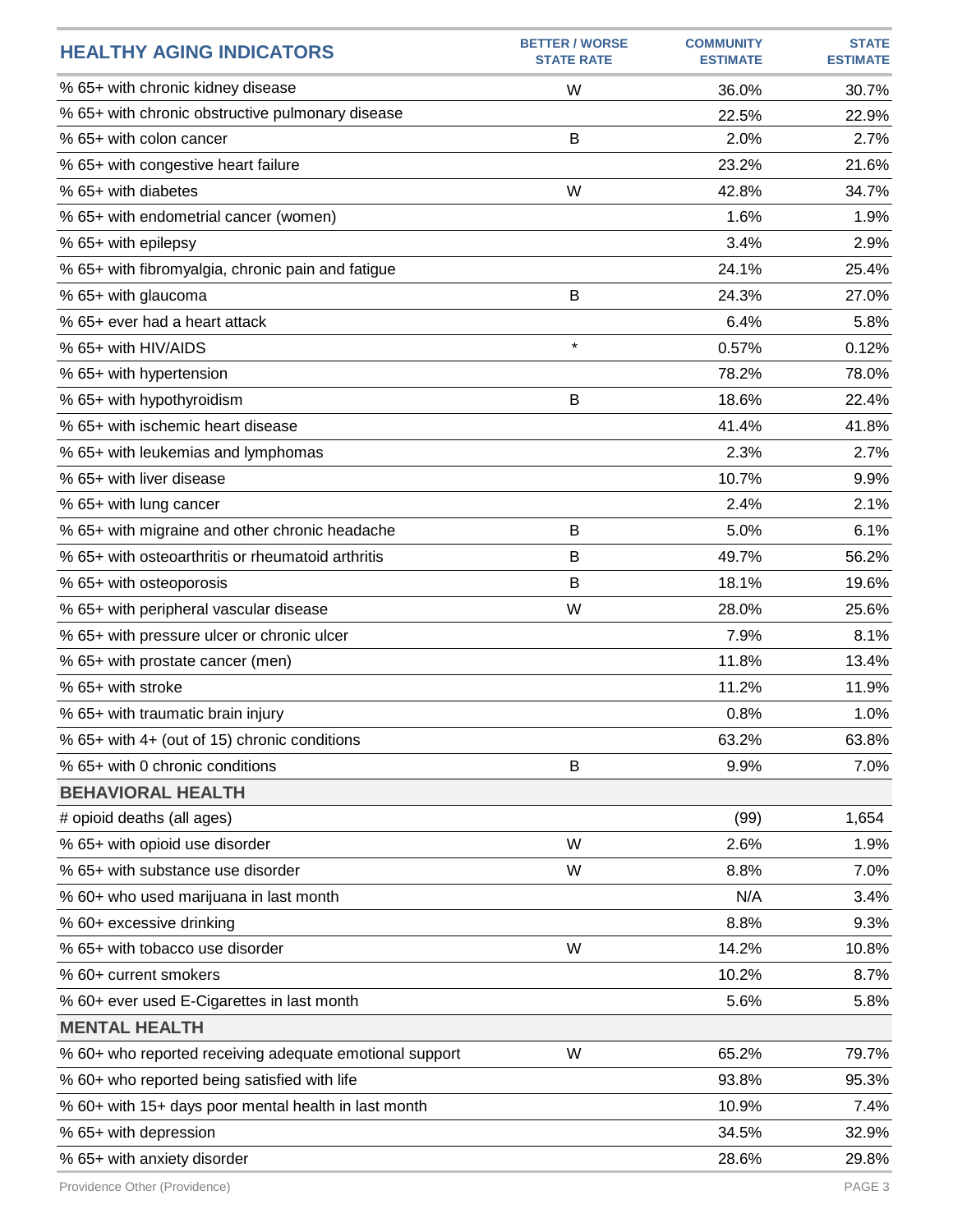| <b>HEALTHY AGING INDICATORS</b>                                  | <b>BETTER / WORSE</b><br><b>STATE RATE</b> | <b>COMMUNITY</b><br><b>ESTIMATE</b> | <b>STATE</b><br><b>ESTIMATE</b> |
|------------------------------------------------------------------|--------------------------------------------|-------------------------------------|---------------------------------|
| % 65+ with bipolar disorder                                      | W                                          | 5.3%                                | 4.1%                            |
| % 65+ with post-traumatic stress disorder                        | W                                          | 2.9%                                | 1.7%                            |
| % 65+ with schizophrenia & other psychotic disorder              | W                                          | 5.8%                                | 3.8%                            |
| % 65+ with personality disorder                                  |                                            | 2.7%                                | 2.8%                            |
| <b>LIVING WITH DISABILITY</b>                                    |                                            |                                     |                                 |
| % 65+ with self-reported hearing difficulty                      |                                            | 11.7%                               | 13.9%                           |
| % 65+ with clinical diagnosis of deafness or hearing impairment  | B                                          | 14.2%                               | 16.4%                           |
| % 65+ with self-reported vision difficulty                       |                                            | 7.5%                                | 5.5%                            |
| % 65+ with clinical diagnosis of blindness or visual impairment  |                                            | 1.5%                                | 1.1%                            |
| % 65+ with self-reported cognition difficulty                    |                                            | 13.6%                               | 8.2%                            |
| % 65+ with self-reported ambulatory difficulty                   |                                            | 29.0%                               | 21.0%                           |
| % 65+ with clinical diagnosis of mobility impairment             | W                                          | 4.7%                                | 3.8%                            |
| % 65+ with self-reported self-care difficulty                    |                                            | 15.1%                               | 8.0%                            |
| % 65+ with self-reported independent living difficulty           |                                            | 23.2%                               | 14.3%                           |
| <b>CAREGIVING</b>                                                |                                            |                                     |                                 |
| # of Alzheimer's disease specific support groups                 |                                            | 3                                   | 16                              |
| # of Memory Cafes                                                |                                            | 0                                   | 10                              |
| % of 60+ who provide care to a family/friend in last month       |                                            | 19.2%                               | 22.5%                           |
| % of grandparents raising grandchildren                          |                                            | 1.4%                                | 1.0%                            |
| % of grandparents who live with grandchildren                    |                                            | 5.0%                                | 3.2%                            |
| <b>ACCESS TO CARE</b>                                            |                                            |                                     |                                 |
| % 65+ dually eligible for Medicare and Medicaid                  | $\star$                                    | 42.4%                               | 13.8%                           |
| % 65+ Medicare managed care enrollees                            | $\star$                                    | 48.5%                               | 43.8%                           |
| % 60+ with a regular doctor                                      |                                            | 94.2%                               | 96.7%                           |
| % 60+ who did not see a doctor when needed due to cost           | W                                          | 12.0%                               | 5.4%                            |
| # of primary care providers within 5 miles                       |                                            | 308                                 | 1,605                           |
| # of hospitals within 5 miles                                    |                                            | 8                                   | 13                              |
| # of home health agencies                                        |                                            | 24                                  | 23                              |
| # of nursing homes within 5 miles                                |                                            | 32                                  | 80                              |
| # of community health centers                                    |                                            | 12                                  | 43                              |
| # of adult day health centers                                    |                                            | $\overline{7}$                      | 31                              |
| # of hospice agencies                                            |                                            | 9                                   | 18                              |
| <b>SERVICE UTILIZATION</b>                                       |                                            |                                     |                                 |
| # physician visits per year                                      | $\star$                                    | 6.6                                 | 8.4                             |
| # emergency room visits/1000 persons 65+ years annually          | $\star$                                    | 782.4                               | 620.6                           |
| # Part D monthly prescription fills per person annually          | $\star$                                    | 56.1                                | 52.2                            |
| # home health visits annually                                    |                                            | 3.7                                 | 3.5                             |
| # durable medical equipment claims annually                      |                                            | 1.7                                 | 1.7                             |
| # inpatient hospital stays/1000 persons 65+ years annually       | $\star$                                    | 335.6                               | 286.5                           |
| % Medicare inpatient hospital readmissions (as % of admissions)  |                                            | 20.1%                               | 17.4%                           |
| # skilled nursing facility stays/1000 persons 65+ years annually | $\star$                                    | 116.1                               | 98.8                            |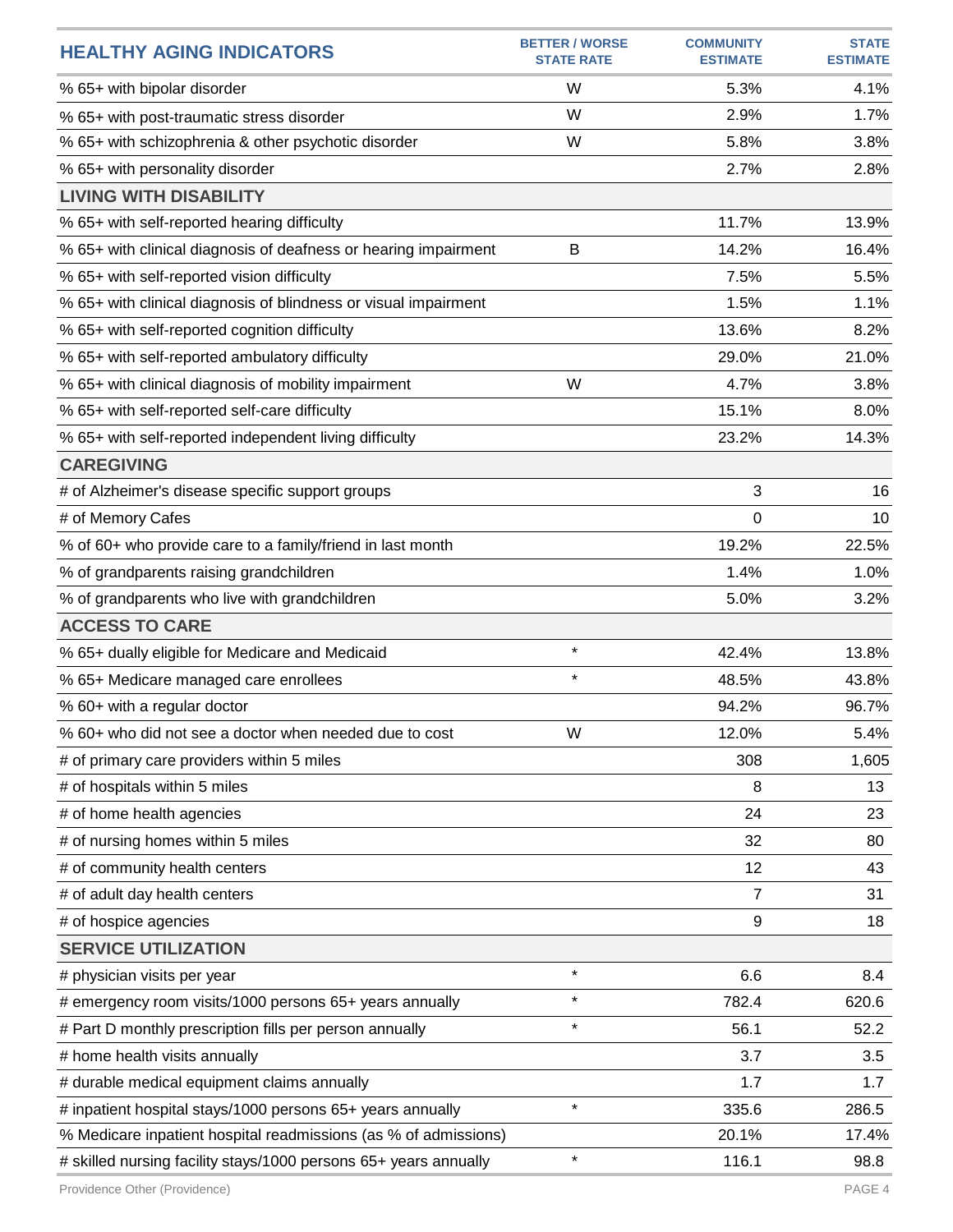| <b>HEALTHY AGING INDICATORS</b>                               | <b>BETTER / WORSE</b><br><b>STATE RATE</b> | <b>COMMUNITY</b><br><b>ESTIMATE</b> | <b>STATE</b><br><b>ESTIMATE</b> |
|---------------------------------------------------------------|--------------------------------------------|-------------------------------------|---------------------------------|
| # skilled nursing home Medicare beds/1000 persons 65+ years   |                                            | 55.7                                | 47.1                            |
| % 65+ getting Medicaid long term services and supports        | $\star$                                    | 8.1%                                | 4.2%                            |
| % 65+ hospice users                                           |                                            | 3.2%                                | 3.5%                            |
| % 65+ hospice users as % of decedents                         | $\star$                                    | 46.9%                               | 53.0%                           |
| Median hospice days per hospice user (65+, deceased)          |                                            | 13.0                                | 11.0                            |
| Median hospice payment (Medicare + other) per hospice user    |                                            | \$4,244.44                          | \$3,870.97                      |
| <b>COMMUNITY</b>                                              |                                            |                                     |                                 |
| Air pollution: annual # of unhealthy days for 65+ (county)    |                                            | 8                                   | N/A                             |
| Age-friendly efforts in community                             |                                            | Yes                                 | Yes                             |
| # of senior centers                                           |                                            | 3                                   | 32                              |
| # of universities and community colleges                      |                                            | 7                                   | 19                              |
| # of public libraries                                         |                                            | 8                                   | 71                              |
| # of YMCAs                                                    |                                            | 1                                   | 15                              |
| % in county with access to broadband (all ages)               |                                            | 98.4%                               | 98.1%                           |
| % 60+ who used Internet in last month                         | $\star$                                    | 48.5%                               | 71.6%                           |
| Voter participation rate in 2016 election (age 18+)           |                                            | 40.2%                               | 55.0%                           |
| % 60+ who believe local service orgs understand needs         | $\star$                                    | 31.0%                               | 44.1%                           |
| % 60+ who believe he/she can make a difference                | $\star$                                    | 42.4%                               | 52.2%                           |
| % 60+ who believe working together can make a difference      | $\star$                                    | 74.1%                               | 81.0%                           |
| % 60+ who volunteer at least once per month                   |                                            | 19.5%                               | 22.9%                           |
| % 60+ who attend community events (church, club) monthly      |                                            | 37.8%                               | 44.4%                           |
| <b>SAFETY &amp; CRIME</b>                                     |                                            |                                     |                                 |
| Violent crime rate /100,000 persons                           |                                            | 494.1                               | 220.3                           |
| Homicide rate /100,000 persons (county)                       |                                            | 3                                   | $\overline{2}$                  |
| # firearm fatalities (all ages) (county)                      |                                            | 572                                 | 895                             |
| Property crime rate /100,000 persons                          |                                            | 3223.1                              | 1,678.4                         |
| # 65+ deaths by suicide (county)                              |                                            | 24                                  | 57                              |
| <b>TRANSPORTATION</b>                                         |                                            |                                     |                                 |
| % 65+ who own a motor vehicle                                 | $\star$                                    | 68.5%                               | 85.0%                           |
| % 60+ who always drive or ride wearing a seatbelt             |                                            | 88.9%                               | 91.9%                           |
| % 60+ who drove under the influence of drinking in last month |                                            | N/A                                 | 2.0%                            |
| # of fatal crashes involving adult age 60+/town               |                                            | 28                                  | 82                              |
| # of fatal crashes involving adult age 60+/county             |                                            | 52                                  | 82                              |
| <b>HOUSING</b>                                                |                                            |                                     |                                 |
| % 65+ population who live alone                               | $\star$                                    | 35.4%                               | 31.4%                           |
| Average household size (all ages)                             |                                            | 2.7                                 | 2.5                             |
| Median house value                                            |                                            | \$185,950.00                        | \$249,800.00                    |
| % 60+ own home                                                | $\star$                                    | 47.4%                               | 70.3%                           |
| % 60+ homeowners who have mortgage                            | $\star$                                    | 54.2%                               | 48.7%                           |
| % 60+ stressed about paying rent/mortgage in last month       | W                                          | 34.2%                               | 22.1%                           |